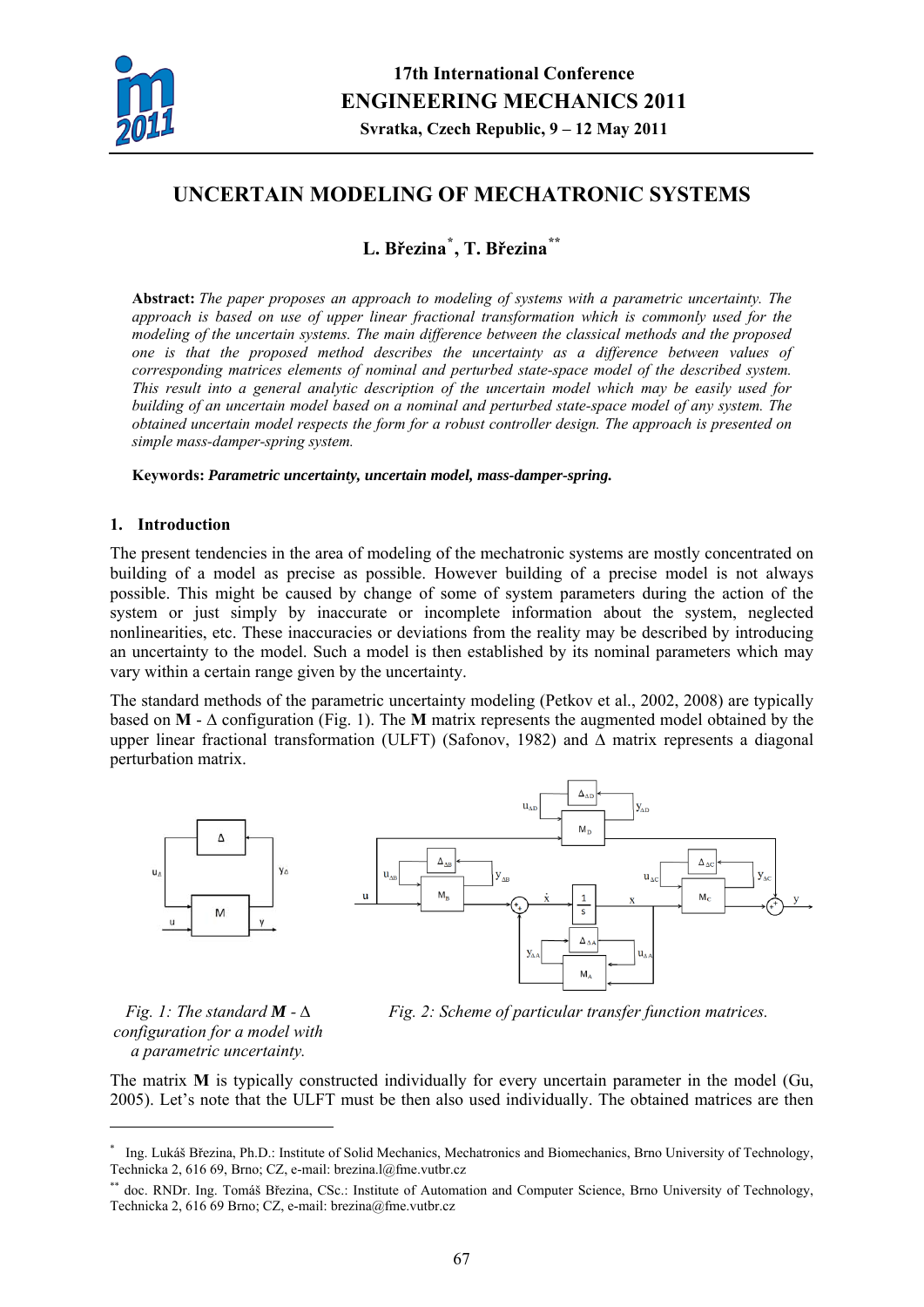combined into a compact uncertain model. This is very uncomfortable in cases where is needed a high number of uncertain parameters in the model. The advantage of the proposed approach is that the uncertain model is constructed analytically in the most general form. Such a general description may be consequently easily used for building of an uncertain model of any system without need for precedent design steps typical for constructing of uncertain models (ULFT, etc.).

functions is that even the application of one of them transforms the standard 'ss' (state-space) Matlab The possibility of the uncertain modeling is also offered by commercially available tool Robust Control Toolbox in Matlab with functions 'ureal', 'umat' and 'uss'. The crucial disadvantage of these model into an 'uss' (uncertain state-space) form. Such a transformed model is suitable for simulations but it is impossible to use it for a robust controller design (e.g. 'hinfsyn' function in Matlab).

parameters might be demanding or for models where the inner structure of the model is not exactly It was already mentioned that proposed method leads to a general form of the uncertain model in the analytic form. The modeling of the system as uncertain then requires the knowledge of the nominal and perturbed model in state-space form only. The advantage of the method is the possibility of its application to models of high orders where modeling of the uncertainty individually for desired known (for example models obtained by identification). Obtained model also respects the form for a robust controller design in Matlab.

### **2. Modeling of a system with parametric uncertainty**

approach will be presented. The basic idea is to determine the difference between particular values of state matrices elements of a nominal system and a maximally perturbed system. Then the uncertain The approach to the modeling of the Stewart platform with a parametric uncertainty based on statespace models of the system was described in (Březina, L. & Březina, T., 2010). Now the more general model is obtained by upper linear fractional transformation.

The nominal system is described as

$$
\dot{\mathbf{x}} = \overline{\mathbf{A}}\mathbf{x} + \overline{\mathbf{B}}\mathbf{u}
$$
  

$$
\mathbf{y} = \overline{\mathbf{C}}\mathbf{x} + \overline{\mathbf{D}}\mathbf{u}
$$
 (1)

and the maximally perturbed system as

$$
\dot{\mathbf{x}} = \mathbf{A}\mathbf{x} + \mathbf{B}\mathbf{u}
$$
  
\n
$$
\mathbf{y} = \mathbf{C}\mathbf{x} + \mathbf{D}\mathbf{u}
$$
 (2)

The meaning of the particular terms is following:

 **represents the vector of states,**  $\dot{\bf{x}}$  **represents the vector of the time derivations of the states,**  $**u**$  **is the** vector of inputs, **y** is the vector of outputs, matrices  $A$ ,  $\overline{B}$ ,  $C$ ,  $\overline{D}$  represent state matrices of the nominal system and finally  $A, B, C, D$  represent the state matrices of the perturbed system.

State matrices of the perturbed system (2) may be also def ined as

$$
\mathbf{A} = \mathbf{A} + \mathbf{A}_{\Lambda},\tag{3}
$$

the uncertainty contribution is then  $\mathbf{A}_{\Delta} = \mathbf{A} - \overline{\mathbf{A}}$ . There are similarly derived  $\mathbf{B}_{\Delta}$ ,  $\mathbf{C}_{\Delta}$  and  $\mathbf{D}_{\Delta}$ .

The upper linear fractional transformation is described as

$$
\mathbf{F}_{u} \left( \mathbf{M}, \mathbf{\Delta}_{u} \right) = \mathbf{M}_{22} + \mathbf{M}_{21} \mathbf{\Delta}_{u} \left( \mathbf{I} - \mathbf{M}_{11} \mathbf{\Delta}_{u} \right)^{-1} \mathbf{M}_{12} . \tag{4}
$$

It is then obtained  $M_{21}M_{12} = A_{\Delta}$ ,  $M_{11} = 0$ ,  $M_{12} = I$ ,  $M_{21} = A_{\Delta}$  and  $M_{22} = \overline{A}$  by comparing (4) with (3). The approach is same also for other state matrices.

atrix is then The interconnection transfer function matrix is then  $\mathbf{M} = \begin{bmatrix} \mathbf{M}_{11} & \mathbf{M}_{12} \\ \mathbf{M}_{21} & \mathbf{M}_{22} \end{bmatrix}$  $\mathbf{M}_{21}$   $\mathbf{M}_{22}$  $\cdot$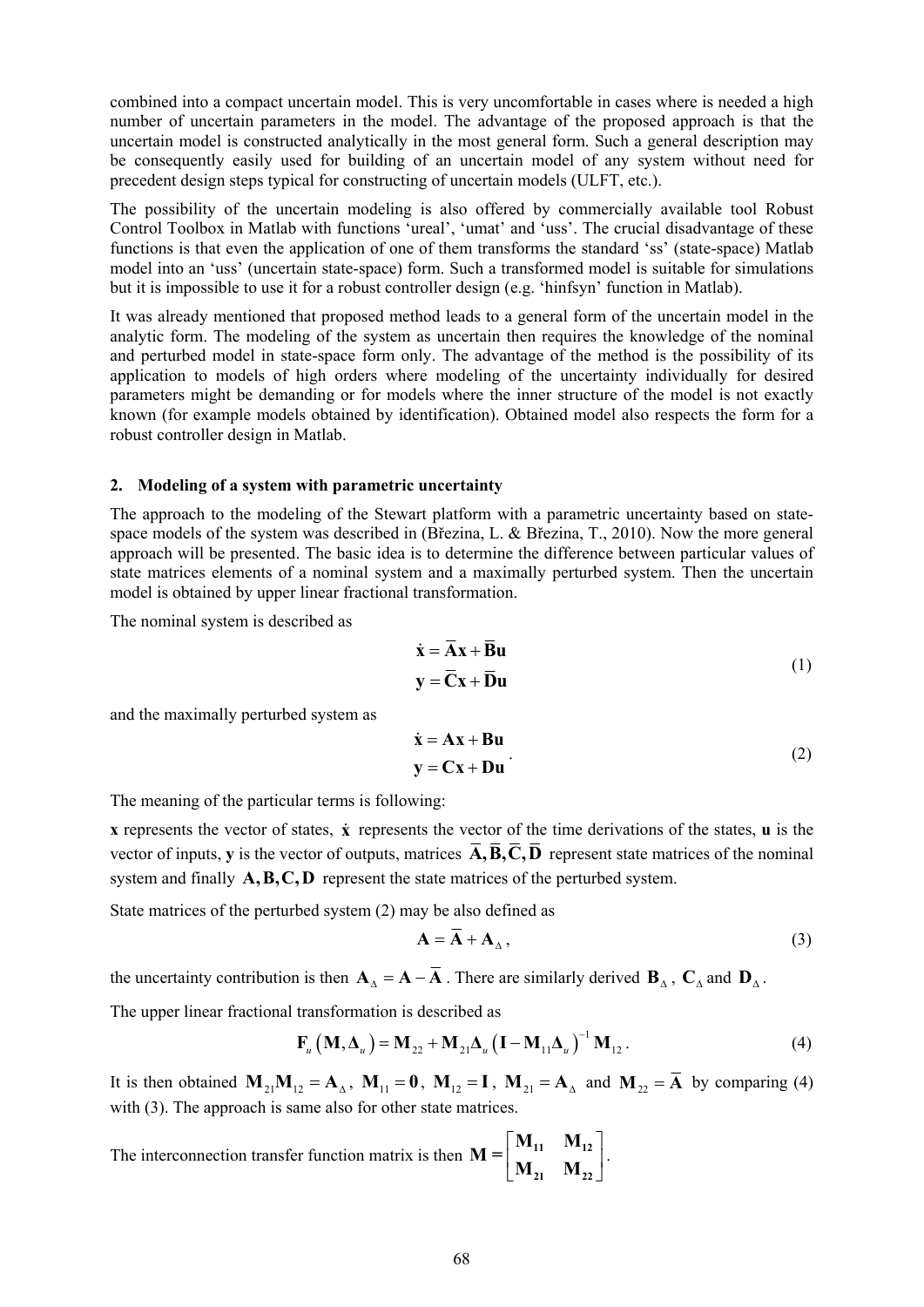Consequently, according to the scheme of the system containing particular transfer function matrices (Fig. 2), it is obtained

$$
\begin{bmatrix} \mathbf{y}_{\Delta A} \\ \dot{\mathbf{x}} \end{bmatrix} = \begin{bmatrix} \mathbf{0} & \mathbf{I} \\ \mathbf{A}_{\Delta} & \overline{\mathbf{A}} \end{bmatrix} \begin{bmatrix} \mathbf{u}_{\Delta A} \\ \mathbf{x} \end{bmatrix}, \begin{bmatrix} \mathbf{y}_{\Delta B} \\ \dot{\mathbf{x}} \end{bmatrix} = \begin{bmatrix} \mathbf{0} & \mathbf{I} \\ \mathbf{B}_{\Delta} & \overline{\mathbf{B}} \end{bmatrix} \begin{bmatrix} \mathbf{u}_{\Delta B} \\ \mathbf{u} \end{bmatrix},
$$
(5)

$$
\begin{bmatrix} \mathbf{y}_{\Delta C} \\ \mathbf{y} \end{bmatrix} = \begin{bmatrix} \mathbf{0} & \mathbf{I} \\ \mathbf{C}_{\Delta} & \overline{\mathbf{C}} \end{bmatrix} \begin{bmatrix} \mathbf{u}_{\Delta C} \\ \mathbf{x} \end{bmatrix}, \begin{bmatrix} \mathbf{y}_{\Delta D} \\ \mathbf{y} \end{bmatrix} = \begin{bmatrix} \mathbf{0} & \mathbf{I} \\ \mathbf{D}_{\Delta} & \overline{\mathbf{D}} \end{bmatrix} \begin{bmatrix} \mathbf{u}_{\Delta D} \\ \mathbf{u} \end{bmatrix},
$$
(6)

where  $\mathbf{u}_{\Delta A}$ ,  $\mathbf{u}_{\Delta B}$ ,  $\mathbf{u}_{\Delta C}$ ,  $\mathbf{u}_{\Delta D}$  represents inputs to the perturbation matrices  $\mathbf{\Delta}_{\Delta A}$ ,  $\mathbf{\Delta}_{\Delta B}$ ,  $\mathbf{\Delta}_{\Delta C}$ ,  $\mathbf{\Delta}_{\Delta D}$ ,  ${\bf y}_{\Delta A}$ ,  ${\bf y}_{\Delta B}$ ,  ${\bf y}_{\Delta C}$ ,  ${\bf y}_{\Delta D}$  are then outputs from the perturbation matrices.

The compact form of the matrix representation of the general uncertain model with the global perturbation matrix is then

$$
\begin{bmatrix} \dot{x} \\ y_{\Delta A} \\ y_{\Delta B} \\ y_{\Delta C} \\ y_{\Delta D} \\ y_{\Delta D} \\ y_{\Delta D} \\ y_{\Delta D} \end{bmatrix} = \begin{bmatrix} \overline{A} & A_{\Delta} & B_{\Delta} & 0 & 0 & \overline{B} \\ I & 0 & 0 & 0 & 0 & 0 \\ 0 & 0 & 0 & 0 & 0 & I \\ 0 & 0 & 0 & 0 & 0 & 0 \\ 0 & 0 & 0 & 0 & 0 & I \\ 0 & 0 & 0 & 0 & 0 & I \\ 0 & 0 & 0 & 0 & 0 & I \\ 0 & 0 & 0 & 0 & 0 & I \\ 0 & 0 & 0 & 0 & 0 & 0 \end{bmatrix} \begin{bmatrix} x \\ u_{\Delta A} \\ u_{\Delta B} \\ u_{\Delta C} \\ u_{\Delta D} \\ u_{\Delta D} \\ u_{\Delta D} \end{bmatrix} = \begin{bmatrix} \Delta_{\Delta A} & 0 & 0 & 0 & 0 \\ 0 & \Delta_{\Delta B} & 0 & 0 & 0 \\ 0 & 0 & \Delta_{\Delta C} & 0 & 0 \\ 0 & 0 & 0 & \Delta_{\Delta D} & 0 & 0 \\ 0 & 0 & 0 & \Delta_{\Delta D} & 0 & 0 \end{bmatrix} \begin{bmatrix} y_{\Delta A} \\ y_{\Delta B} \\ y_{\Delta C} \\ y_{\Delta C} \\ y_{\Delta D} \\ y_{\Delta D} \end{bmatrix}.
$$
 (7), (8)

Let's note that  $-I \leq \Delta_{\Delta A, \Delta B, \Delta C, \Delta D} \leq I$  for the symmetrical +/- perturbation of the uncertainty around the nominal value.

The typical form of an uncertain model for a robust controller design is according to (Gu, 2005) following

$$
\mathbf{G} = \begin{bmatrix} \mathbf{A}_{\nu} & \mathbf{B}_{\nu 1} & \mathbf{B}_{\nu 2} \\ \mathbf{C}_{\nu 1} & \mathbf{D}_{\nu 11} & \mathbf{D}_{\nu 12} \\ \mathbf{C}_{\nu 2} & \mathbf{D}_{\nu 21} & \mathbf{D}_{\nu 22} \end{bmatrix} .
$$
 (9)

The form (9) corresponds with (7) for  $\mathbf{A}_v = \overline{\mathbf{A}}$ ,  $\mathbf{B}_{v1} = [\mathbf{A}_v \ \mathbf{B}_v \ \mathbf{0} \ \mathbf{0}], \ \mathbf{B}_{v2} = \overline{\mathbf{B}}$ ,  $\mathbf{C}_{\mathbf{v1}} = \begin{bmatrix} \mathbf{I} & \mathbf{0} & \mathbf{I} & \mathbf{0} \end{bmatrix}^T$ ,  $\mathbf{C}_{\mathbf{v2}} = \mathbf{\overline{C}}$ ,  $\mathbf{D}_{\mathbf{v11}} = \begin{bmatrix} \mathbf{0} \end{bmatrix}$ ,  $\mathbf{D}_{\mathbf{v12}} = \begin{bmatrix} \mathbf{0} & \mathbf{I} & \mathbf{0} & \mathbf{I} \end{bmatrix}^T$ ,  $\mathbf{D}_{\mathbf{v21}} = \begin{bmatrix} \mathbf{0} & \mathbf{0} & \math$ 

#### **3. Example – Mass-Damper-Spring system**

The example represents simple mass – damper – spring system which is in the nominal state-space form for  $x_1 = x$  and  $x_2 = \dot{x}$  described by matrices  $\overline{A}, \overline{B}, \overline{C}, \overline{D}$  as

$$
\frac{d}{dt} \begin{bmatrix} x_1 \\ x_2 \end{bmatrix} = \begin{bmatrix} 0 & 1 \\ -\frac{\overline{k}}{\overline{m}} & -\frac{\overline{b}}{\overline{m}} \end{bmatrix} \begin{bmatrix} x_1 \\ x_2 \end{bmatrix} + \begin{bmatrix} 0 \\ \frac{1}{\overline{m}} \end{bmatrix} f, \ y = \begin{bmatrix} 1 & 0 \end{bmatrix} \begin{bmatrix} x_1 \\ x_2 \end{bmatrix} + \begin{bmatrix} 0 \end{bmatrix} f. \tag{10}
$$

The perturbed model defined by matrices  $\mathbf{A}, \mathbf{B}, \mathbf{C}, \mathbf{D}$  then contains parameters  $m = \overline{m}(1 + \delta_m)$ ,  $b = \overline{b} (1 + \delta_h)$ ,  $k = \overline{k} (1 + \delta_k)$  substituted to (10) instead of nominal parameters. There are consequently and the perturbation matrix are then obtained according to  $(7)$  and  $(8)$ . obtained matrices  $A_\lambda$ ,  $B_\lambda$ ,  $C_\lambda$  and  $D_\lambda$  according to (3). The compact uncertain model of the system

The following results of the uncertain model behavior were obtained for the values of the nominal parameters  $\overline{m} = 1kg$ ,  $\overline{b} = 100Ns/m$ ,  $\overline{k} = 1.10^5N/m$ . The perturbed model was obtained for the uncertainty 10% of each of the nominal values, i.e.  $\delta_m$ ,  $\delta_b$ ,  $\delta_k$  = 0,1. There were done twenty random